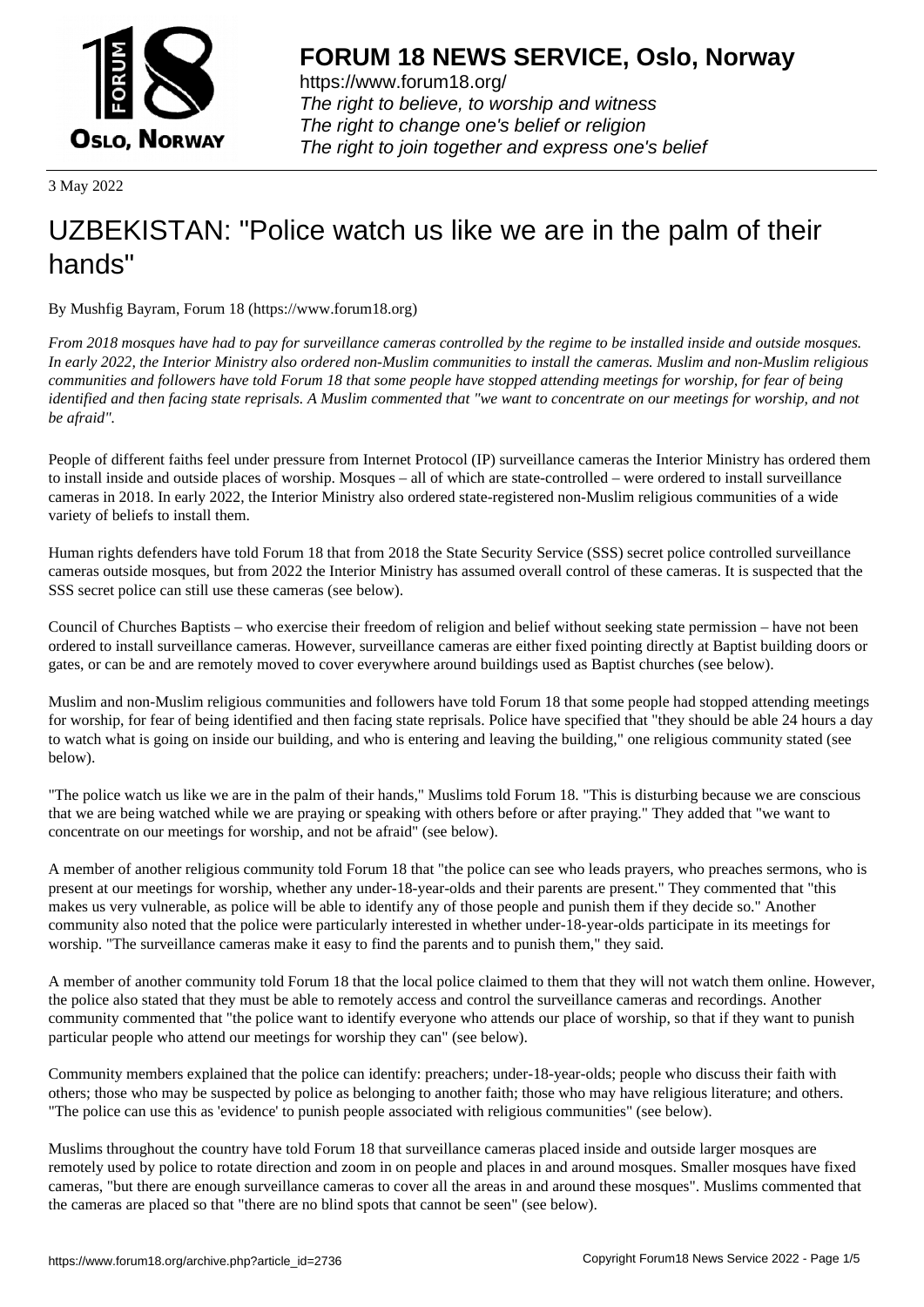"Muslims are being watched like criminals," one Muslim told Forum 18. "Now, during Ramadan, as well as the surveillance cameras, up to eight police officers are stationed around the mosque I attend to watch attendees." The Muslim explained that "this makes Muslims who attend mosques feel like criminals, as police watch real criminals in the same way" (see below).

Outside the Muslim holy month of Ramadan, Muslims throughout Uzbekistan state that at least two police officers are posted at the entrance to mosques during evening prayers on all days, as well as during Friday afternoon prayers. During Islamic festivals there are – particularly for larger mosques – normally between five and 10 police officers outside mosques, as there are many more attendees (see below).

Non-Muslim religious communities have told Forum 18 that they do not appear to face such intensive and obvious surveillance by uniformed police officers (see below).

"Some Muslims I know do not attend prayers in the mosque anymore because of the surveillance, and now only pray at home privately," a human rights defender, who asked to remain anonymous for fear of state reprisals, told Forum 18.

Another Muslim explained that "Muslims try not to gather around the mosque for a friendly chat before or after prayers as they used to." Muslims at mosques "are afraid that by doing so they could potentially become criminal suspects if a person they talked to was charged under the Criminal Code." The Muslim explained that this makes the Muslims "isolated from one another" (see below).

Religious communities have been forced to buy the surveillance cameras. One Muslim stated that "it is ridiculous to ask community members to buy surveillance cameras, so that the police can watch them with these cameras" (see below).

Police, the state-controlled Spiritual Administration of Muslims, and the Interior Ministry's "Struggle with Extremism and Terrorism Department" have all refused to answer Forum 18's questions about the surveillance cameras and police being placed outside mosques (see below).

"Police watch us like we are in the palm of their hands"

Religious communities and their followers of various beliefs have objected to Internet Protocol (IP) surveillance cameras the Interior Ministry has ordered them to install inside and outside places of worship. Mosques – all of which are state-controlled – were ordered to install surveillance cameras in 2018. In early 2022, the Interior Ministry also ordered state-registered non-Muslim religious communities of a wide variety of beliefs to install them.

Human rights defenders have told Forum 18 that from 2018 the State Security Service (SSS) secret police controlled surveillance cameras outside mosques, but from 2022 the Interior Ministry has assumed overall control of these cameras. It is suspected that the SSS secret police can still use these cameras.

Council of Churches Baptists – who exercise their freedom of religion and belief without seeking state permission – told Forum 18 on 22 April that the police have not ordered them to install surveillance cameras. "However, the entrances to all our church buildings across the country are watched from surveillance cameras installed nearby on buildings or on posts." Baptists know that they are specifically targeted because the surveillance cameras are either fixed pointing directly at Baptist building doors or gates, or can be and are remotely moved to cover everywhere around buildings used as Baptist churches.

Muslim and non-Muslim religious communities and followers have told Forum 18 that some people had stopped attending meetings for worship, for fear of being identified and then facing state reprisals.

"We want to concentrate on our worship and not be afraid"

One religious community, which asked to remain anonymous for fear of state reprisals, told Forum 18 that, on the instructions of the Interior Ministry, the local police and the Religious Affairs Committee (https://www.forum18.org/archive.php?article\_id=2699) ordered them to install surveillance cameras.

"We were told that the surveillance will be online, and that enough surveillance cameras should be installed so that every part of our building could be seen." The police specified that "they should be able 24 hours a day to watch what is going on inside our building, and who is entering and leaving the building."

Muslims stated that "the police watch us like we are in the palm of their hands. This is disturbing because we are conscious that we are being watched while we are praying or speaking with others before or after praying." They added that "we want to concentrate on our meetings for worship, and not be afraid."

The use of internet surveillance cameras is an extension of previous regime actions. Members of a variety of religious communities have told Forum 18 of hidden microphones in places of worship, the presence of State Security Service (SSS) secret police agents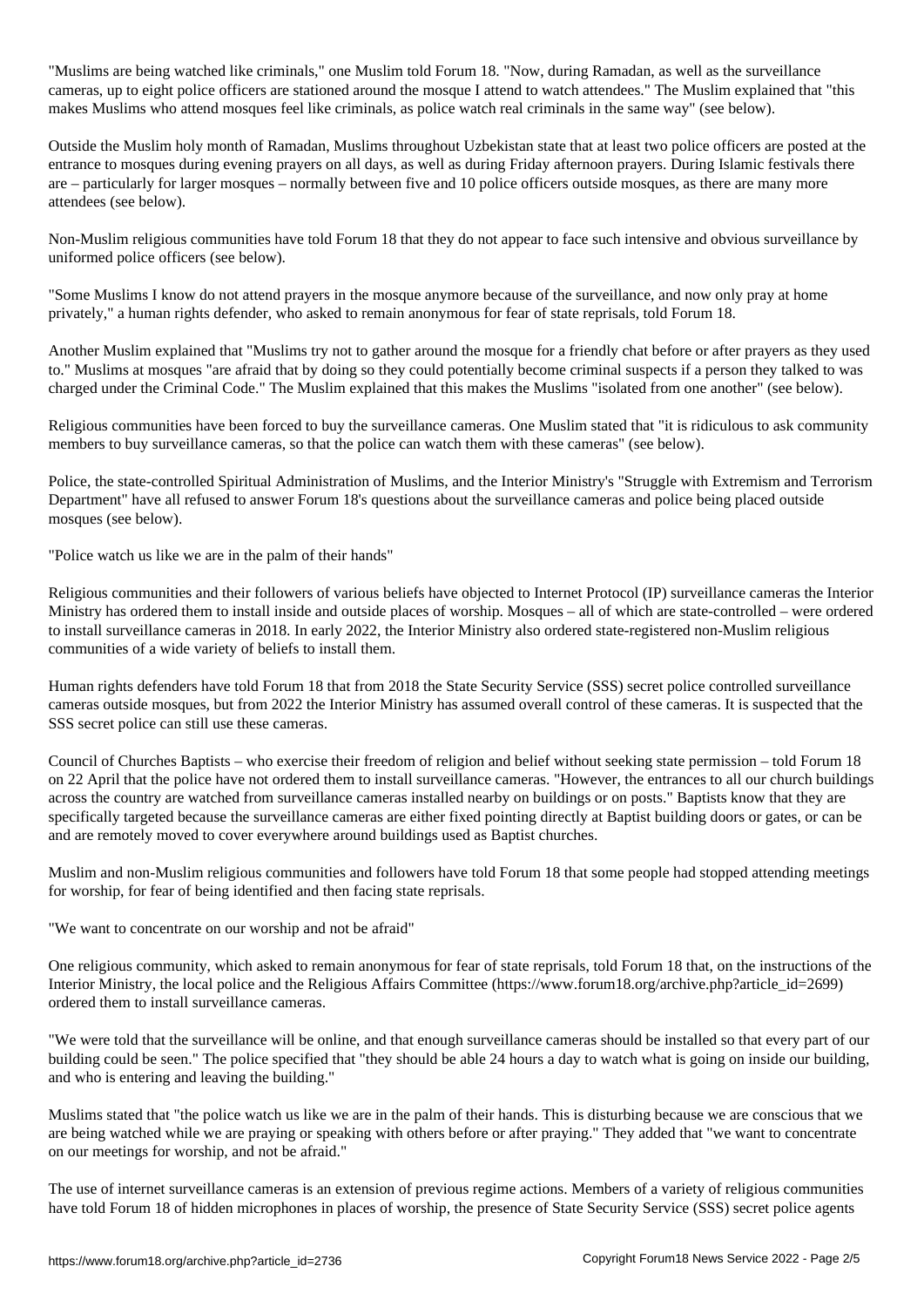people attending places of worship (https://www.forum18.org/archive.php?article\_id=2699). The SSS has refused to tell Forum 18 why it spies on religious communities.

A member of a state-registered non-Muslim religious community told Forum 18 that "we installed one camera just over the entrance door and two inside our place of worship, after police told us we had to do this in early 2022." Police told the community that next time they visit the community they will state whether more surveillance cameras should be installed.

A member of another religious community told Forum 18 that "the police can see who leads prayers, who preaches sermons, who is present at our meetings for worship, whether any under-18-year-olds (https://www.forum18.org/archive.php?article\_id=2699) and their parents are present." They commented that "this makes us very vulnerable, as police will be able to identify any of those people and punish them if they decide so." Another community also noted that the police were particularly interested in whether under-18-year-olds (https://www.forum18.org/archive.php?article\_id=2699) participate in our meetings for worship. "The surveillance cameras make it easy to find the parents and to punish them (https://www.forum18.org/archive.php?article\_id=2660)," they said.

A member of another community told Forum 18 that the local police claimed to them that they will not watch them online. However, the police also stated that they must be able to remotely access and control the surveillance cameras and recordings. Another community commented that "the police want to identify everyone who attends our place of worship, so that if they want to punish particular people who attend our meetings for worship they can."

"For our security"?

Members of another religious community told Forum 18 that the police claimed that "the surveillance cameras are for our security." But people in the community think that the regime just wants to gather "evidence" of violating the Religion Law (https://www.forum18.org/archive.php?article\_id=2699). "Now we are more fearful of possible future punishments than before," they stated. "We can now be punished for any exercise of our freedom of religion and belief, even though we have nothing to hide."

Community members explained that the police can identify: preachers; under-18-year-olds; people who discuss their faith with others; who may be suspected by police as belonging to another faith; who may have religious literature; and others. "The police can use this as 'evidence' to punish people associated with religious communities," they told Forum 18.

Mirjamol Miralimov, First Deputy Head of the Interior Ministry's "Struggle with Extremism and Terrorism Department" (https://www.forum18.org/archive.php?article\_id=2699), refused on 22 April to answer Forum 18's questions, including:

- Why has there been an increase in 2022 in orders to install surveillance cameras?

- Why have surveillance cameras been installed outside places of worship?

- Why the regime orders surveillance cameras to be installed inside places of worship as well?

- In what concrete ways do the surveillance cameras "increase security" of communities?

Similarly, police "Struggle with Extremism and Terrorism Department" (https://www.forum18.org/archive.php?article\_id=2699) officials, including in Tashkent City, and Bukhara, Fergana, Kashkadarya, Namangan, Samarkand, Syrdarya, and Karakalpakstan regions, all refused on 29 April to discuss their use of surveillance cameras with Forum 18.

Religious Affairs Committee (https://www.forum18.org/archive.php?article\_id=2699) officials, including Chair Sodiq Toshboyev and his Chief Specialist Begzod Kadyrov, did not answer their phones on 22 April and on 25 April.

"There are no blind spots that cannot be seen"

In 2018 all mosques – all of which are state-controlled – were ordered by local police and local officials of the state-controlled Spiritual Administration of Muslims (the Muftiate) (https://www.forum18.org/archive.php?article\_id=2699) to buy and install IP surveillance cameras. A Muftiate official, who wished to remain anonymous for fear of state reprisals, told Forum 18 on 21 April that the orders to install the surveillance cameras came from the Interior Ministry.

Muslims across the country have told Forum 18 that surveillance cameras placed inside and outside larger mosques are used by police remotely to rotate direction and zoom in on people and places in and around mosques. Smaller mosques have fixed cameras, "but there are enough surveillance cameras to cover all the areas in and around these mosques". Muslims commented that the cameras are placed so that "there are no blind spots that cannot be seen".

A Tashkent Muslim told Forum 18 that the police "watches everybody in and outside mosques 24 hours a day. As if this is not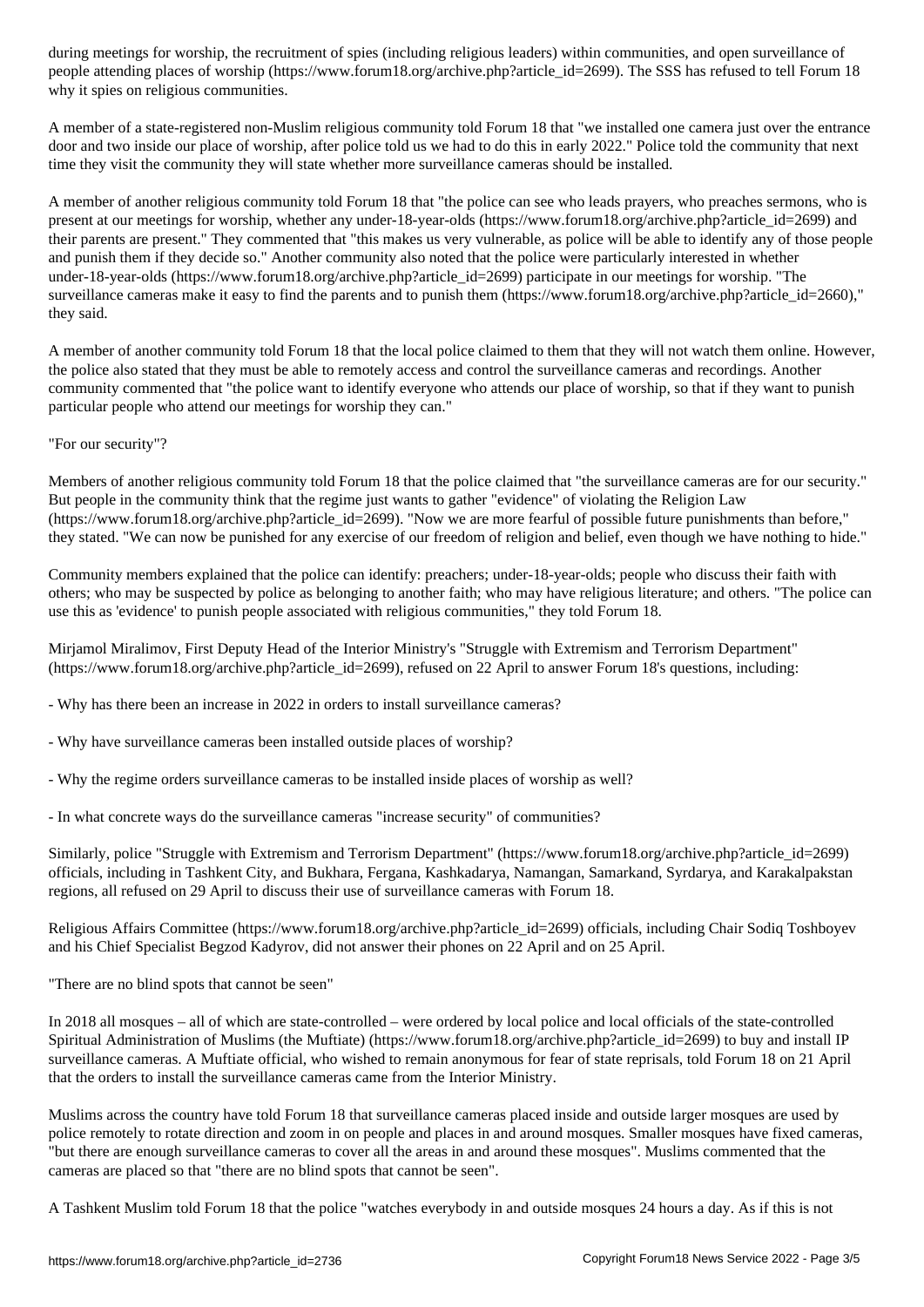"Muslims who attend mosques are being watched like criminals"

mosque doors, to gather information on Muslims who attend."

"Muslims are being watched like criminals," one Muslim complained to Forum 18. "Now, during Ramadan, as well as the surveillance cameras up to eight police officers are stationed around the mosque I attend to watch attendees." The Muslim explained that "this makes Muslims who attend mosques feel like criminals, as police watch real criminals in the same way."

The regime has long particularly targeted Muslims attending mosques in the Muslim holy month of Ramadan (https://www.forum18.org/archive.php?article\_id=2699). (Ramadan in Uzbekistan in 2022 started on the evening of 1 April and ended with the festival of Uraza Bayram or Id al-Fitr from the evening of 2 May.)

Outside Ramadan, Muslims throughout Uzbekistan state that at least two police officers are posted at the entrance to mosques during evening prayers on all days, as well as during Friday afternoon prayers. During Islamic festivals there are – particularly for larger mosques – normally between five and 10 police officers outside mosques as there are many more attendees.

One Muslim told Forum 18 that, at large mosques they have visited, there are usually five or six officers with a police car during Islamic festivals. "Two officers are inside the car and four at the gates." The Muslim noted that "the police say that they protect us, but they are really present to find out who comes to mosques most frequently so they can put them on the Preventative Register (https://www.forum18.org/archive.php?article\_id=2699) [of Muslims to be targeted by "preventative measures"]."

Non-Muslim religious communities have told Forum 18 that they do not appear to face such intensive and obvious surveillance by uniformed police officers.

Why?

Muftiate (https://www.forum18.org/archive.php?article\_id=2699) officials at its headquarters in Tashkent, who refused to give their names, also refused on 25 April to discuss the surveillance cameras or the presence of police offices outside mosques.

First Deputy Head Miralimov of the Interior Ministry's "Struggle with Extremism and Terrorism Department" (https://www.forum18.org/archive.php?article\_id=2699), refused to explain to Forum 18:

- Why police officers are stationed outside mosques;

- Why police numbers are increased outside mosques in Ramadan and other Islamic festivals.

Similarly, police "Struggle with Extremism and Terrorism Department" (https://www.forum18.org/archive.php?article\_id=2699) officials, including in Tashkent City, and Bukhara, Fergana, Kashkadarya, Namangan, Samarkand, Syrdarya, and Karakalpakstan regions, also all refused to answer these questions.

"We are afraid to associate with other Muslims around mosques"

A human rights defender, who asked to remain anonymous for fear of state reprisals, told Forum 18 on 14 April that "the surveillance cameras are a gross violation of the freedom of religion and belief as they put pressure on Muslims". They explained that "when Muslims at mosques see that they are being watched by cameras, they will try to only pray and leave immediately afterwards to avoid socialising with Muslims."

The human rights defender added: "Some Muslims I know do not attend prayers in the mosque anymore because of the surveillance, and now only pray at home privately."

Another Muslim explained that "Muslims try not to gather around the mosque for a friendly chat before or after prayers as they used to." Muslims at mosques "are afraid that by doing so they could potentially become criminal suspects if a person they talked to was charged under the Criminal Code." The Muslim explained that this makes the Muslims "isolated from one another". They explained that "we feel uncomfortable in mosques as we know we are being constantly watched by police on the surveillance cameras."

The regime frequently brings criminal charges against Muslims whose only "crime" is for example, to go to a mosque regularly (https://www.forum18.org/archive.php?article\_id=2699), or to go to a teahouse to pray and discuss Islam (https://www.forum18.org/archive.php?article\_id=2730).

The Muslim went on to comment that "we are afraid to associate with other Muslims around mosques, as we do not want to be accused of being part of an 'extremist' group (https://www.forum18.org/archive.php?article\_id=2727)." The Muslim also noted that police have used surveillance cameras or filming by police agents to identify people who have talked to Muslim former prisoners of